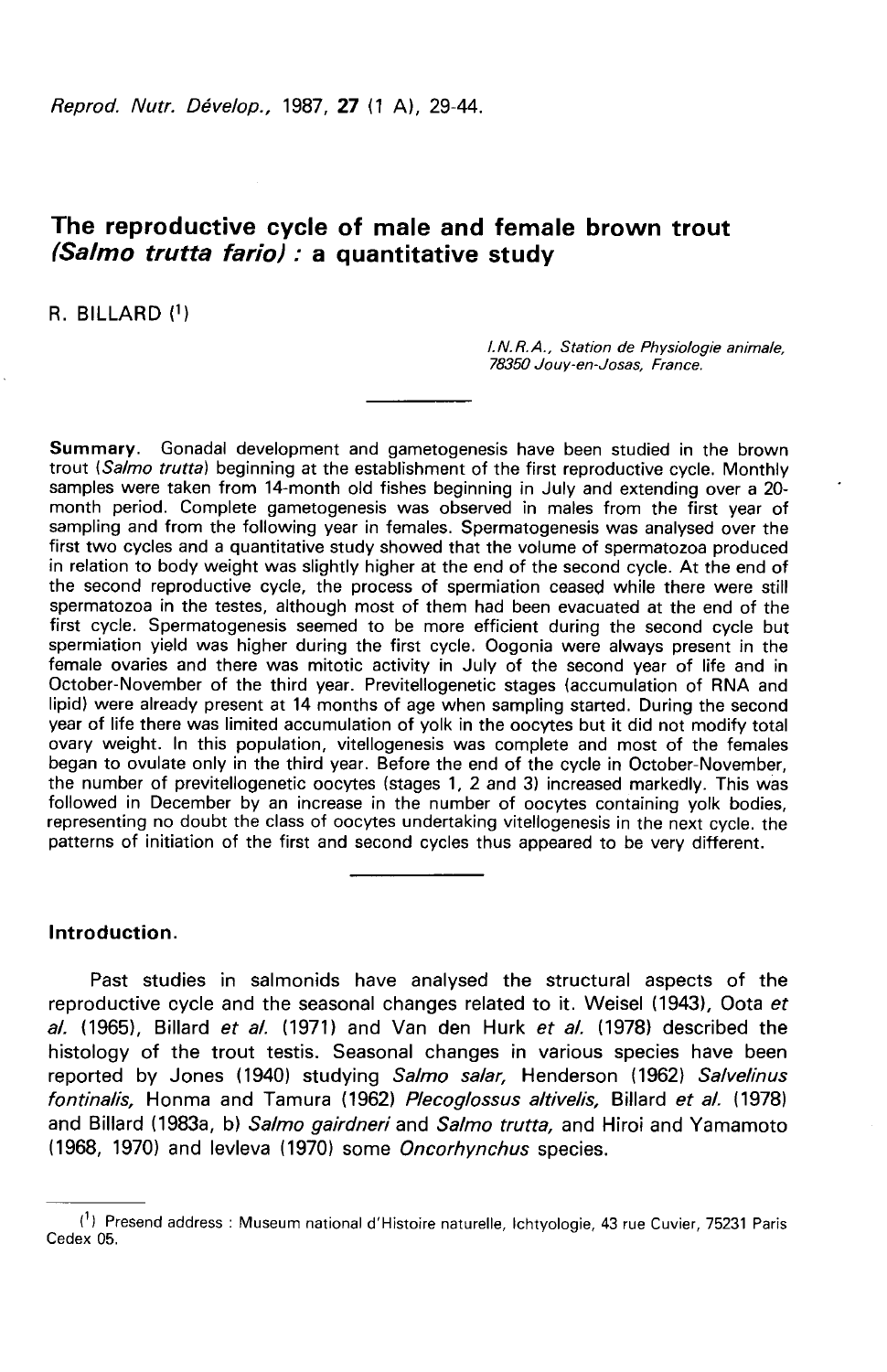#### R. BILLARD

Female oogenesis and vitellogenesis have been reported by Honma and Tamura (1962), Henderson (1962) and Lusk (1968). More specific work on vitellogenesis, especially at the earliest stage of oocyte development, has been carried out by Beams and Kessel (1973), Upadhyay (1977), Upadhyay et al. (1978), Van den Hurk and Peute (1979), Breton et al. (1983), Busson-Mabillot (1984) and Sumpter et a/. (1984).

In most of these studies, gametogenesis was only analysed qualitatively. In the present study, we used a previously described technique (Billard et al., 1971) to quantify the various cell types occurring in the brown trout gonad over a 20 month period. During that period, the first reproductive cycle was established in both males and females and a second cycle in males.

## Material and methods.

The brown trout population used in this study has been held for several generations in the Llandegfedd fish-farm near Cardiff. The water was supplied by the Llandegfedd reservoir. The 1-m<sup>3</sup> demi-circular tank, with a flow rate of<br>15 l/min, held 10 kg of fish (males and females mixed). Pelleted food was given once a day every day at a rate of 2 % of body weight for immature fish and 1 % of body weight for adult fish. Starting in July and extending over a 20-month period, we sampled 5 fish of each sex monthly in a batch of trout hatched in March of the previous year.

The fish, anaesthetized with 50 mg of MS222/1, were killed and their body weight measured to the nearest gram. The gonads, liver and viscera were weighed to the nearest milligram. The pituitaries were weighed to the nearest 0.01 mg on a Mettler electric scale. A small piece of the middle part of the gonads was fixed in Bouin-Hollande, and the weight and volume of the sample measured.  $5-\mu m$  thick sections were cut at right angles to the longitudinal axis of the gonad and stained with haematoxylin-Orange G- Aniline Blue. During the experimental period from July to February, water temperature, rainfall and sunshine were measured (fig. 1). The fish were checked weekly for fungus infection and UDN disease.

Studies on spermatogenesis.  $-$  We analysed spermatogenesis quantitatively on histological sections using a No. 1 Zeiss occular integrator in the manner described for goldfish (Billard et al., 1974) and previously used for trout (Billard, 1983b.). Twenty-five points were counted on 50 microscopic fields to give the volume percentage for each stage identified. Since the total volume of both testes<br>could be determined, a simple calculation gave the individual volume in cubic<br>millimeters (mm<sup>3</sup>) for each cell type. The testis volume of could be determined, a simple calculation gave the individual volume in cubic<br>millimeters (mm<sup>3</sup>) for each cell type. The testis volume of each individual was divided by the body weight, gonads and viscera excluded. The final results were expressed in mm<sup>3</sup> of cells or tissues per gram of body weight, and the values (cell index in the figures) are given the confidence interval  $\pm$  5 %. The following cells or tissues were counted :

(a) somatic tissues : cyst cells (Sertoli cells), connective tissues, interstitial cells ,and blood vessels ;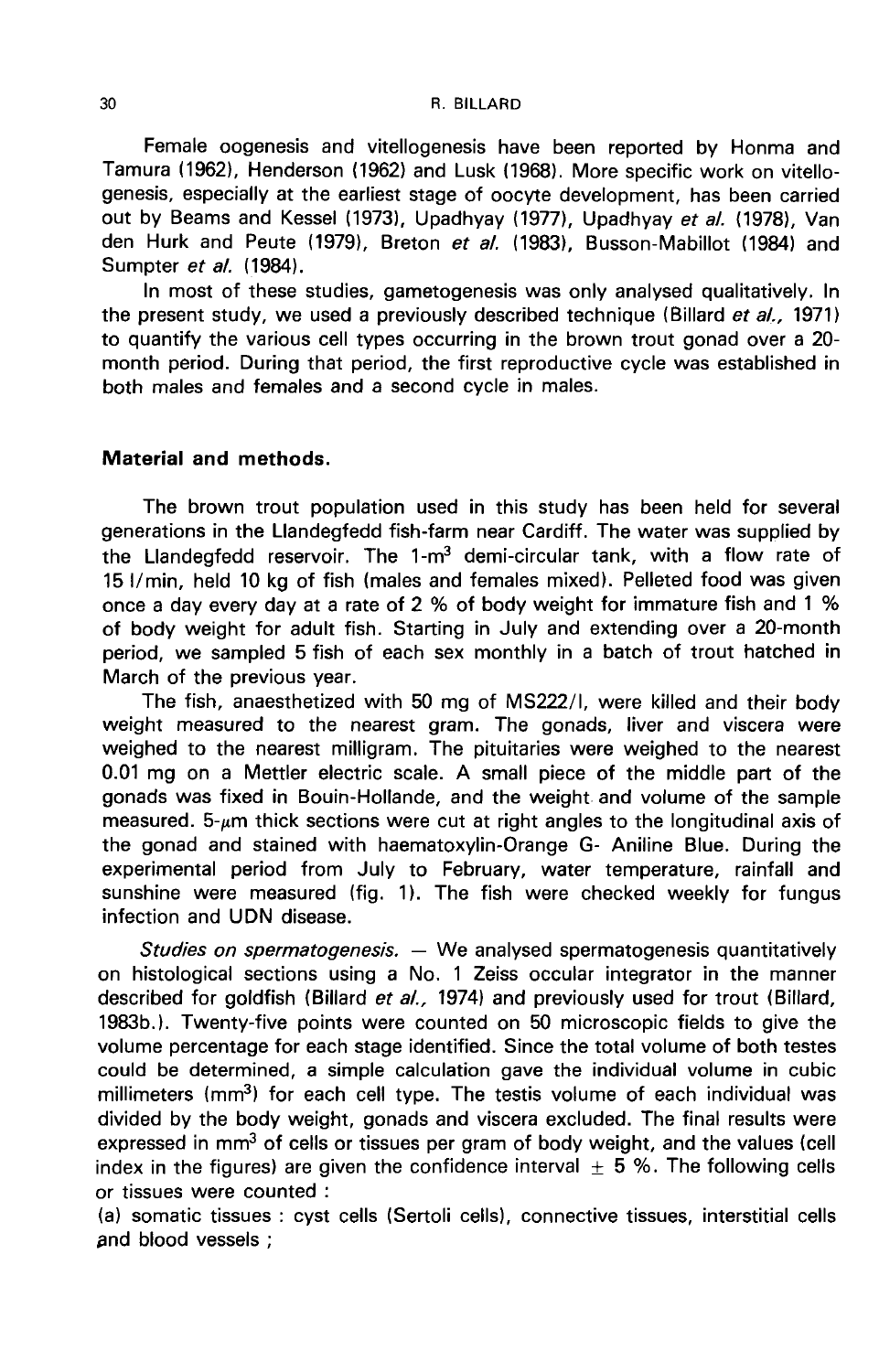(b) lobule lumen : since the diameter of the lumen increases during active spermatogenesis, we measured the volume of the lumen not occupied by spermatozoa ;

spermatozoa ;<br>(c) spermatogonia : isolated type A spermatogonia (G<sub>A</sub>) and type B sperma-<br>tegenia (G ) included in exate ; (c) spermatogonia : isolated ty<br>togonia (G<sub>B</sub>) included in cysts ;<br>(d) primery energeterates (an

(d) primary spermatocytes (spcyts) : this stage corresponded to the meiotic prophase which started when the nucleolus became indistinct and the chromosomes appeared ;

(e) spermatids (spt) and secondary spermatocytes : the spermatids, having a small nucleus  $(2-3 \mu m)$  containing condensed chromatin, were also organized into cysts. The secondary spermatocytes had a short, transient stage and were rather difficult to differentiate easily from the spermatids. The counts of these two stages were therefore combined ;

(f) spermatozoa (spzoa) in the lobule lumen.



FIG. 1. - Climatic changes during the sampling period. Weekly average and extremes of water temperature. Average daily hours of sunshine per month. Rainfall: mm per month (courtesy Dr. Hill).

Reproduction, Nutrition, Développement nº 1A/87. - 3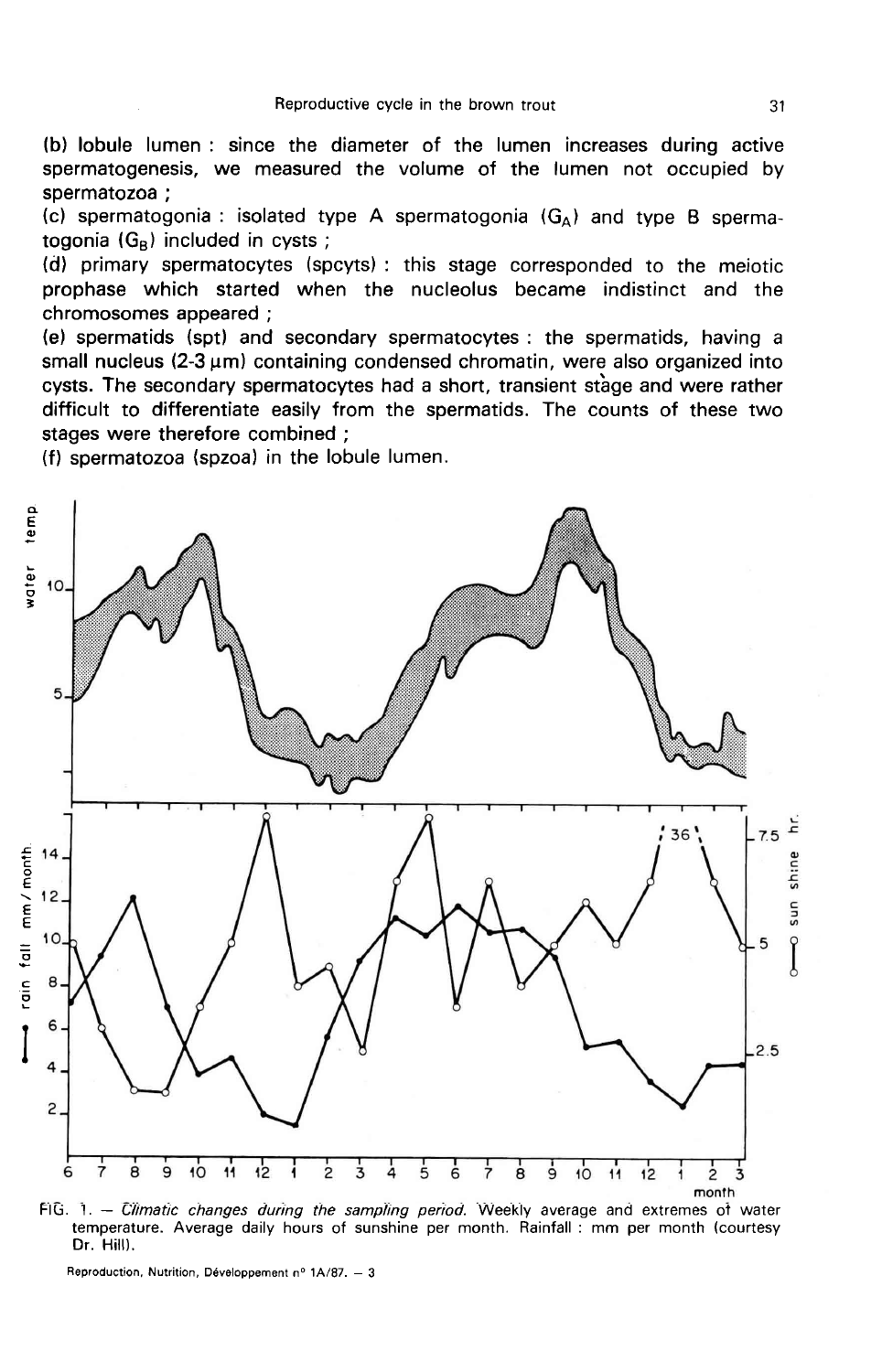Because of the wide variation in the body weight of fish sampled each month, the results were expressed in ratios of the total body weight :

| (i) gonadosomatic index (GSI)         | $=$ | gonad (g) $\times$ 100                         |
|---------------------------------------|-----|------------------------------------------------|
|                                       |     | body weight (g)                                |
| (ii) hepatosomatic index (HPI)        |     | liver (g) $\times$ 100<br>body weight (g)      |
| (iii) pituitary somatic index (PSI) = |     | pituitary (mg) $\times$ 100<br>body weight (g) |

Each week, the fish were examined for spermiation or « running stage », *i.e.* release of sperm due to handling during the spawning period.

Studies on oogenesis.  $-$  The females were studied in the same manner : oogenesis was divided into five stages :

Stage 1 ; oogonia ; the ovary was mainly occupied by these cells, isolated or in nests, and by oocytes undergoing meiosis ;

Stage 2 : oocytes of up to 300  $\mu$ m in diameter, showing a Balbiani body and yolk vesicles at the oocyte periphery ;

Stage  $3$  : larger oocytes (up to 500  $\mu$ m in diameter), showing lipid droplets at the nuclear periphery ;

Stage 4 : oocytes of 1 mm in diameter, showing organization of the follicular layer and yolk bodies (according to Busson-Mabillot, 1984) ;

Stage 5 : considerably larger oocytes (4-5 mm in diameter), showing a greater number of yolk granules and fusion at the final stage of vitellogenesis.

Atretic oocytes and somatic tissues, including the connective tissue, blood vessels and egg envelopes (thecal and follicular cells), were also measured. The results are given in mm3 for each stage in both ovaries. Seasonal variations in gonadal, liver and pituitary weight were recorded and the results expressed in percentage of body weight, as for the males.

# Results.

Seasonal changes in the testes.  $-$  The seasonal changes studied over two successive sexual cycles are summarized in figures 2 and 3. The volume of the lobule lumen, free of spermatozoa, changed with the general spermatogenetic activity of the testes (fig. 2). The volume of somatic tissue, interstitial cells, Sertoli cells and extralobular connective tissue did not vary significantly ; during the cycle the total volume in both testes together was minimal in May-July, shortly before the sudden onset of spermatogenetic activity.

During the first sexual cycle, the amount of  $G_A$  was maximal in July-September when spermatogenetic activity was highest. This volume then decreased slowly until January, at which time it showed some variability between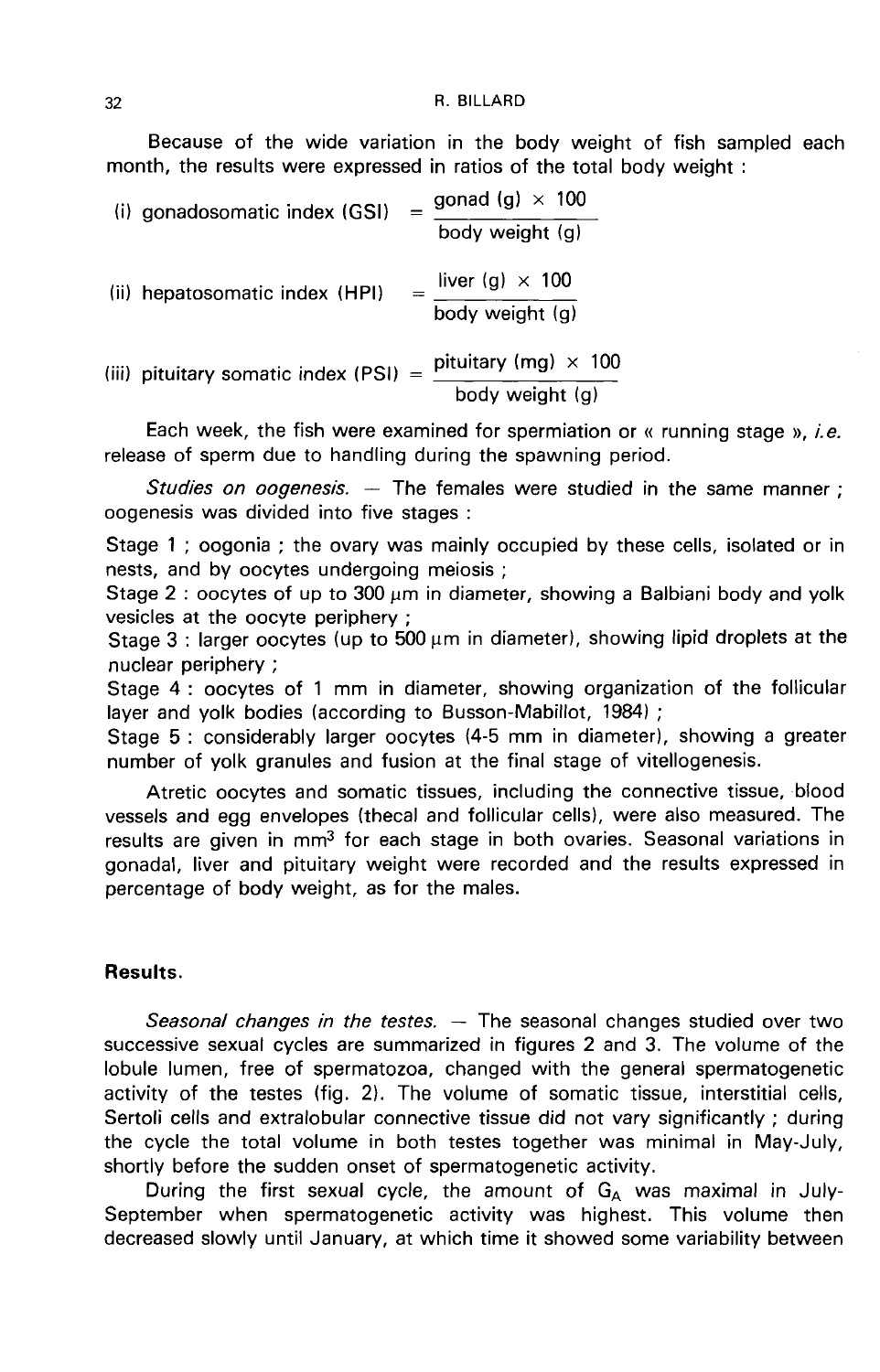

FIG. 2. – Dynamics of spermatogenesis during the sampling period. Cell index corresponds to the volume of germ cells and somatic tissues in the testis expressed in mm<sup>3</sup>/g of body weight. See text. The sign 0 indicates that some males had no cells of that category.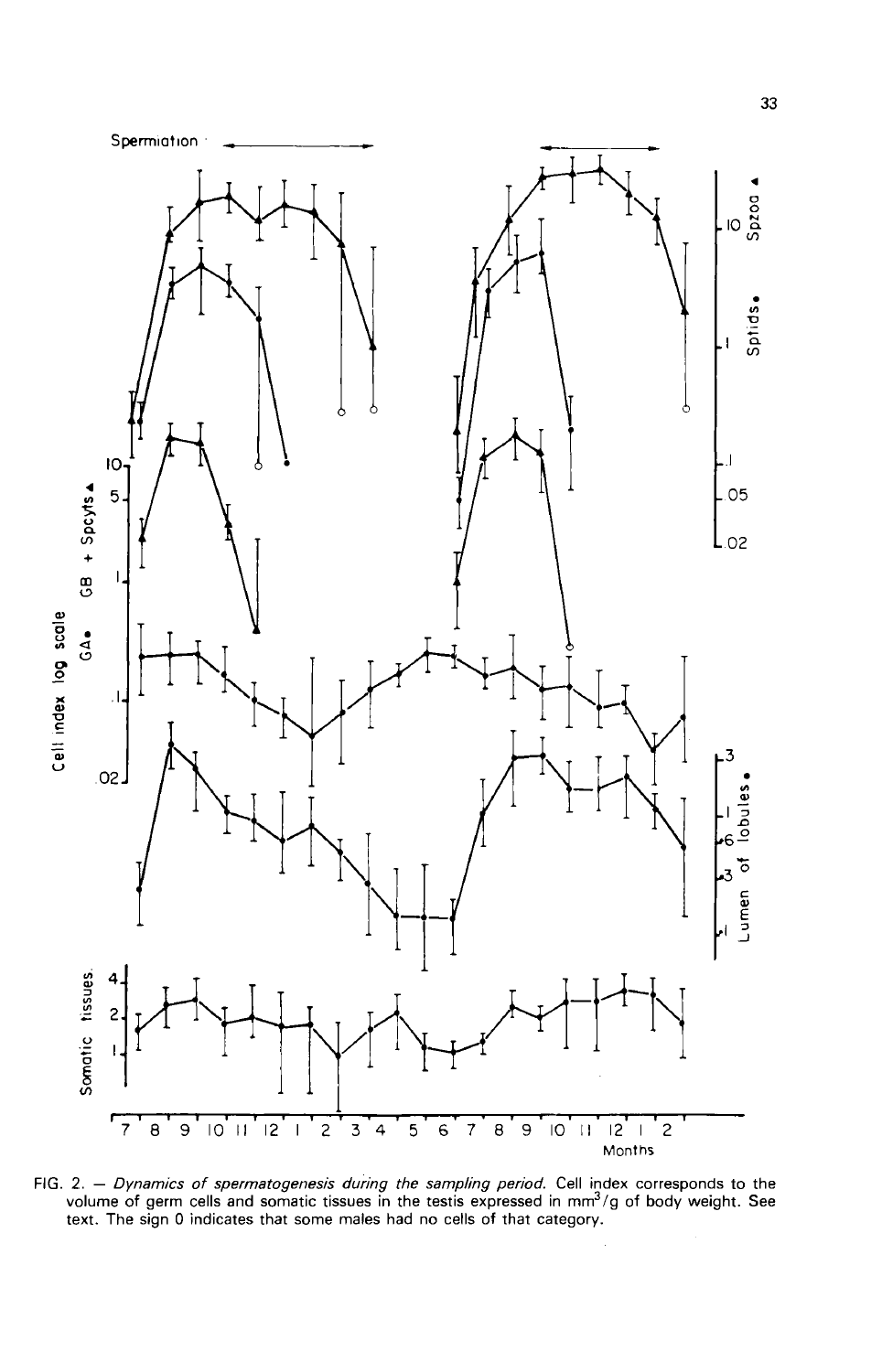males. In contrast, dramatic changes occurred in the other germ cell types (G<sub>B</sub>, spermatocytes, spermatids and spermatozoa). The number of these cells increased sharply in August, leading to a peak activity of the  $G_B$  and primary spermatocytes which lasted for one month and of the secondary spermatocytes and spermatids which lasted for 2 months. A sharp drop in testis weight was observed prior to spermiation. Spermiation started in October, when the spermatids began to decrease, and ended in March. At that time, almost no spermatozoa remained in the testis, as also shown by the gonadosomatic index (GSI) (fig. 3).

The pattern of the second sexual cycle was almost the same. The first  $G_B$ and primary spermatocytes were visible in the testis in May, although they were few in number (fig. 3). During this cycle, the spermatids had disappeared from the testis one month earlier than during the first cycle. Spermiation also started a month earlier and ended in January, although the number of remnant spermatozoa appeared to be slightly higher in the second sexual cycle. Pyknotic germ cells scattered in cysts or entirely pyknotic cysts could be seen during August-October in both cycles. It should be noted that in both cycles there was some spermatogenetic activity as early as June, leading to the formation of a few scattered spermatozoa in the lumen of the lobules which started to be well organized only at that time.

Seasonal changes in the ovaries.  $-$  During the first year of sampling, no ripe hen fish were detected ; the females became mature when they reached 30 months of age. The patterns of the two successive seasons studied were quite different. During the first year of sampling, germ cells at stages 1 and 2 (plotted together on fig. 4) remained at the same level. Stage 3 cells increased gradually untill January, stayed at that level until May and then decreased sharply during the next 2 months. This long-lasting peak led to a small rise in the total volume of the cells in stage 4 in January. This phenomenon, occuring in only a few of the females examined, was followed later by a second, higher peak in all females in June and July ; the latter peak was probably the origin of the onset of stage 5 and mature oocytes. At that time, stage 1 and 2 oocytes, which were few, showed a sharp peak in November. Similarly, stage 3 oocytes increased in the same proportion. These peaks were followed by a small rise of stage 4 oocytes which were probably destined to reach stage 5 and full vitellogenesis later. Somatic tissues increased gradually from May to November and decreased sharply within a month. Various cell types were involed in the seasonal change of the « somatic tissue ». In June-July, the connective tissue increased, and in August-September, the follicular and thecal cells surrounding the atretic eggs enlarged. During August-october, the total volume of follicular and thecal cells increased. The volume of somatic tissue and blood vessels outside the follicle also augmented. After ovulation in November, the follicular cells expanded into the empty follicle, resulting in a sharp increase in somatic tissue volume. Atretic eggs were numerous in August and September (fig. 4). Some atresia also occurred in December as a consequence of the poor transformation of stage 3 into stage 4. Mitosis were observed in some females in July of their second year and in October-November of their third year. During October, the interstitial tissues,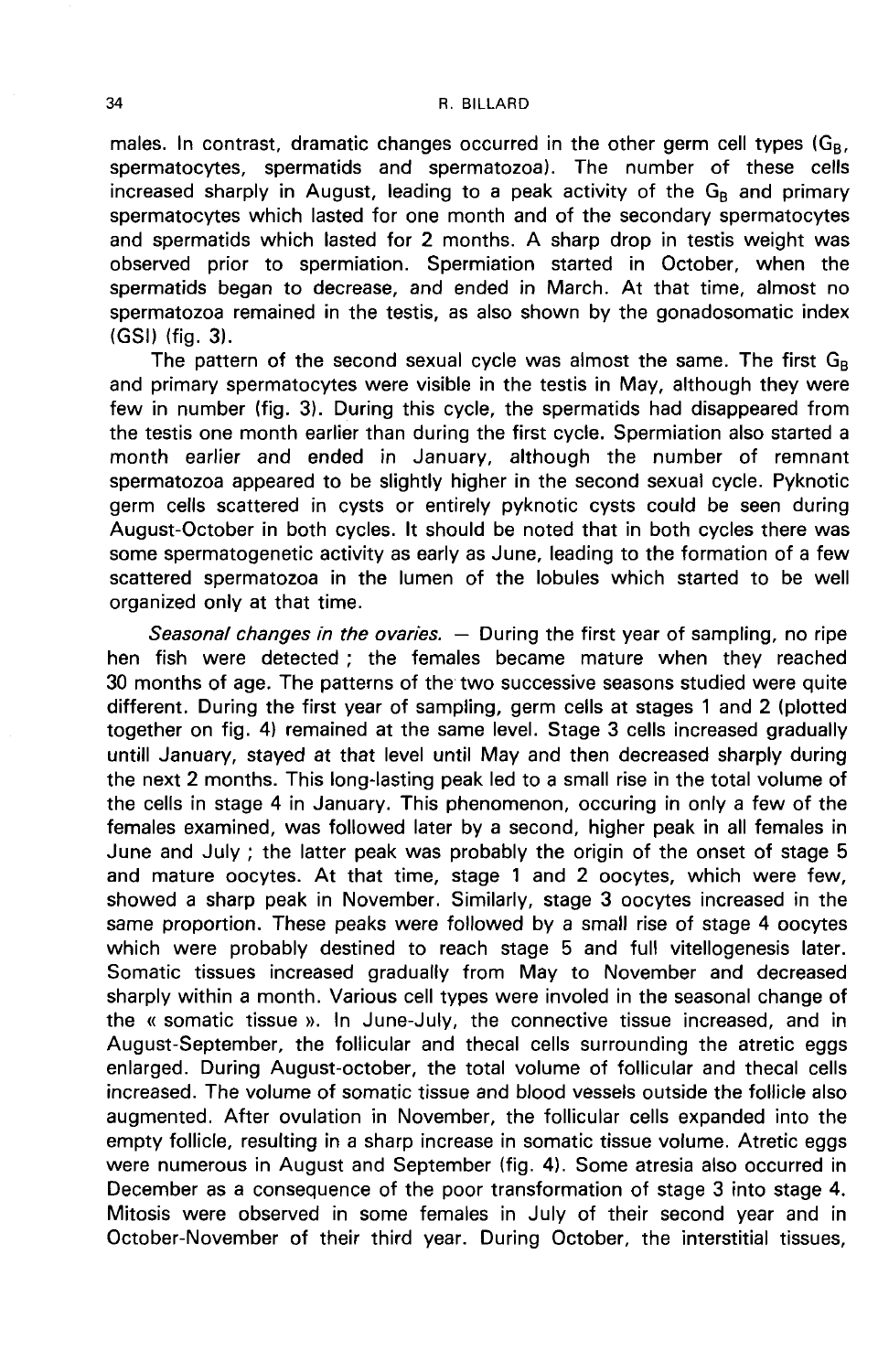

FIG. 3. - Changes in body weight, GSI, HSI and PSI in males during the sampling period  $\bullet$ ---- $\bullet$  males showing UDN disease.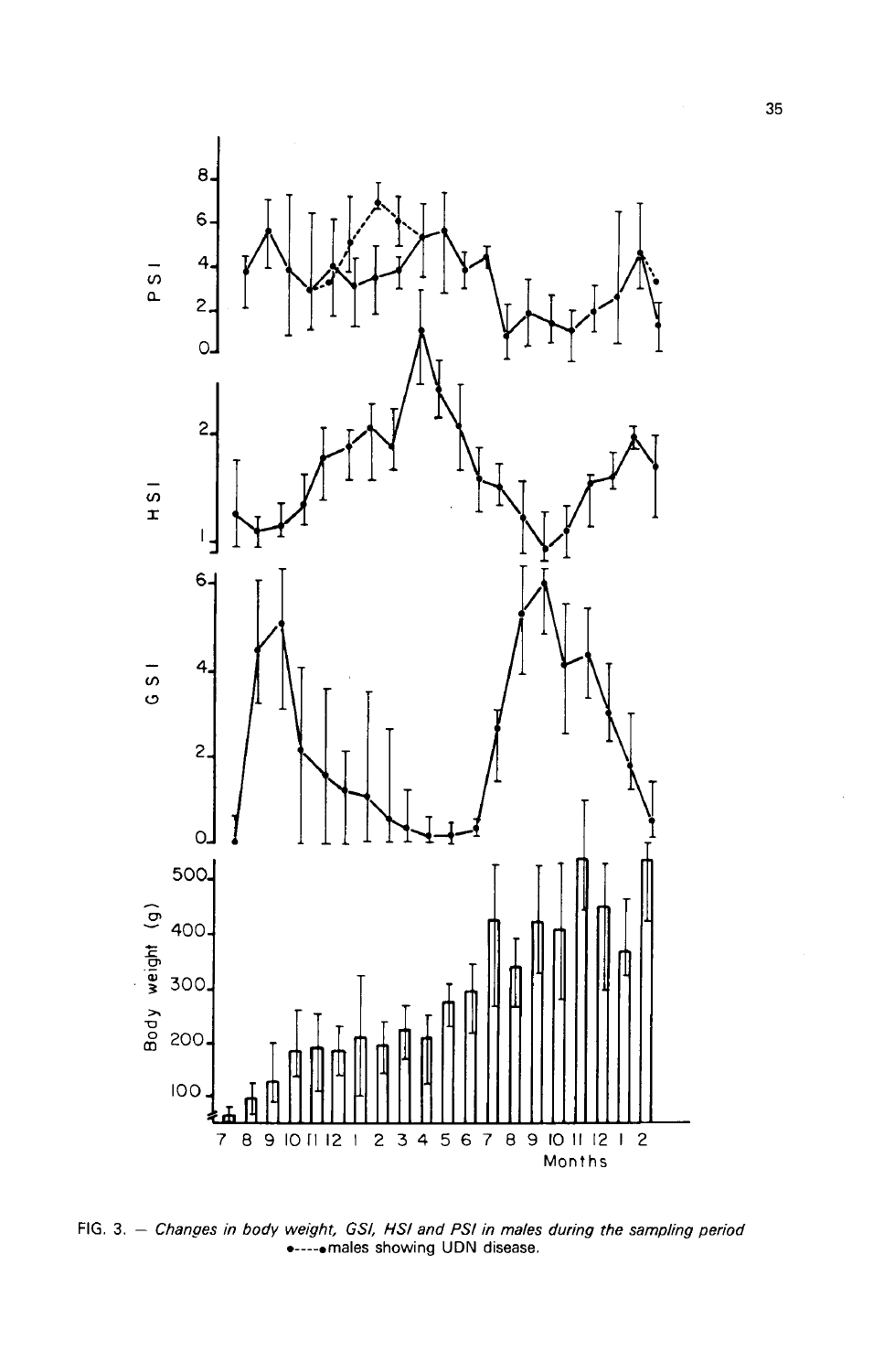

FIG. 4. - Evolution of oogenesis in brown trout during the first sexual cycle. Somatic and germinal tissues divided into 5 stages are expressed according to cell index (see legend of figure 2 and text). The sign 0 indicates that some males had no cells of that category.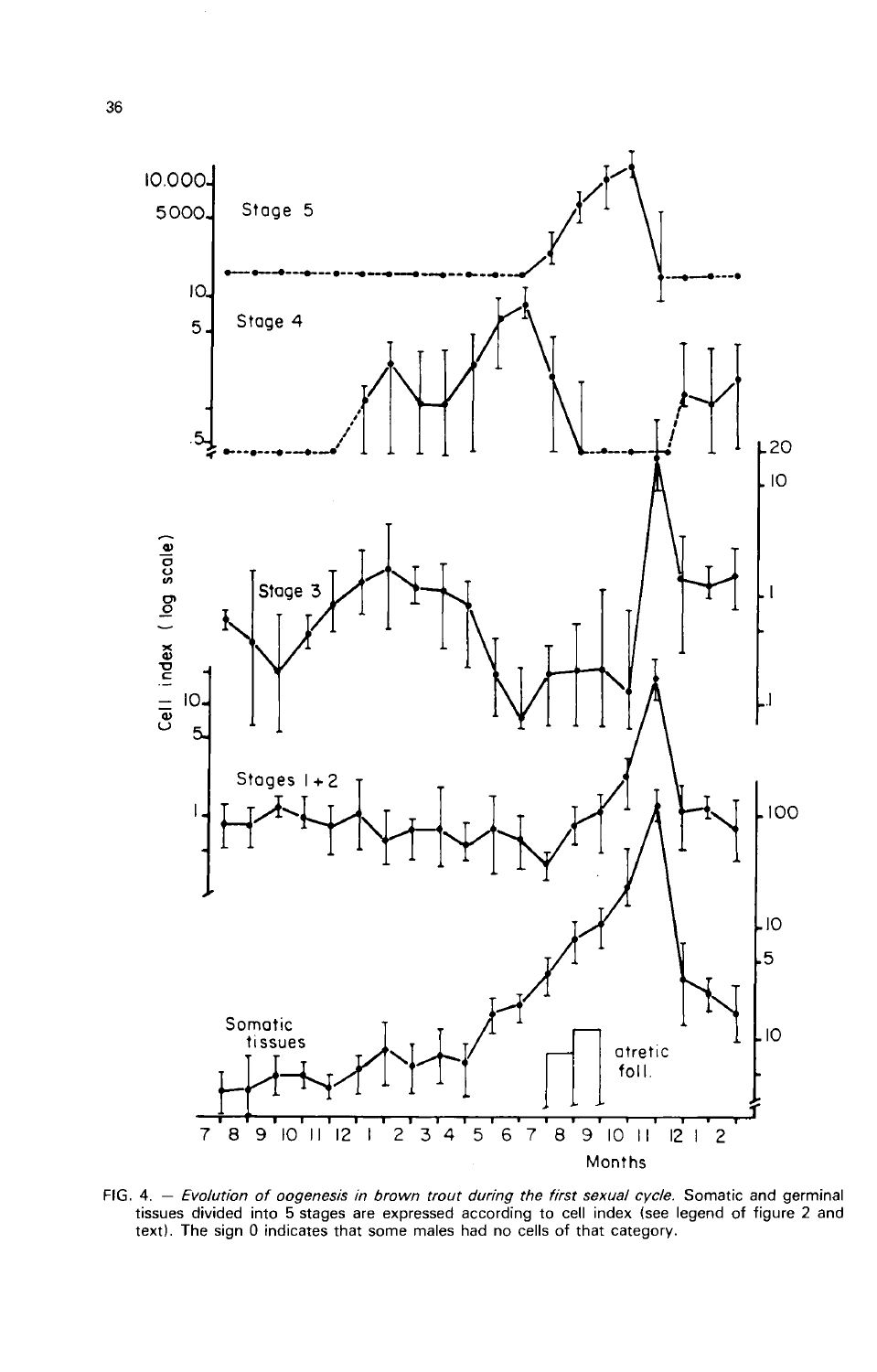including the theca, were considerably distended. Some nests of special thecal cells (Hoar and Nagahama, 1978) were present. Numerous blood and lymph vessels were filled with material which precipitated like a network during fixation. Vacuoles could also be seen in the follicular cells, especially in atretic follicles.

Seasonal changes in pituitary and liver weights. - Male pituitary weight tended to be higher during the resting period and lower during the period of high testicular activity, but differences in the pituitary somatic index (PSI) (fig. 2) were small and insignificant. Changes in liver weight were more obvious, although individual variability was great. The hepatosomatic index (HSI) (fig. 2) was maximal at the beginning of the resting stage. It decreased in April-June, i.e. before high spermatogenetic activity in the testis. It was found that the pituitaries of UDN-affected fish were heavier than those of non-UDN fish, especially in the first sexual cycle in January (fig. 3).

Changes in the weight of female ovaries, liver and pituitary are shown in figure 5. The GSI was high in September-November due to the development of the final stage of vitellogenesis (stage 5). Ovarian enlargement was significant only after July when the fish were in their third year. The HSI, distributed over a wide range, showed a peak before the onset of gross ovarian enlargement. The mean PSI did not show wide variations during the 20-month study, although the individual values were quite variable. The PSI was minimal when ovarian growth was maximal.

### Discussion.

Seasonal changes in males.  $-$  During the first and second reproductive cycles of the brown trout, the first spermatogenetic waves were observed in May but the testis weight increased very sharply only in July (tenfold increase within one month). The GSI reached 5 % during the first sexual cycle and 6 % during the second one. Widosky and Cooper (1966) showed that the GSI was lower in young than in adult brook trout, but in contrast, Brown and Kamp (1942) could not detect any relationship between age and testicular weight in brown trout. Within this period of one month, the lobules were filled with spermatozoa, showing that spermatogenesis is a very rapid process in brown trout, as in other salmonids (Jones, 1940 ; Henderson, 1962 ; Billard, 1983a,b), herring (Bowers and Holliday, 1961) and cyprinids (Shikhshabekov, 1974). In September and October there were still high amounts of  $G_B$ , spermatocytes and spermatids, but no further increase in the number of spermatozoa ; as spermiation had not started, the transformation of spermatids into spermatozoa would seem to be inefficient during the final part of the spermatogenetic cycle. This may be reflected partly in the loss of testis weight just prior to the onset of spermiation, as previously observed in the same species (Billard, 1983b).

In the light microscopy study, all spermatogonia  $(G_A)$  were seen in the Sertoli layer inside the lobule, but none were identified in the interstitial tissue or the inter-lobular space, as indicated in rainbow trout by van den Hurk et al. (1978). No signs of degeneration were evident in these spermatogonia as in those of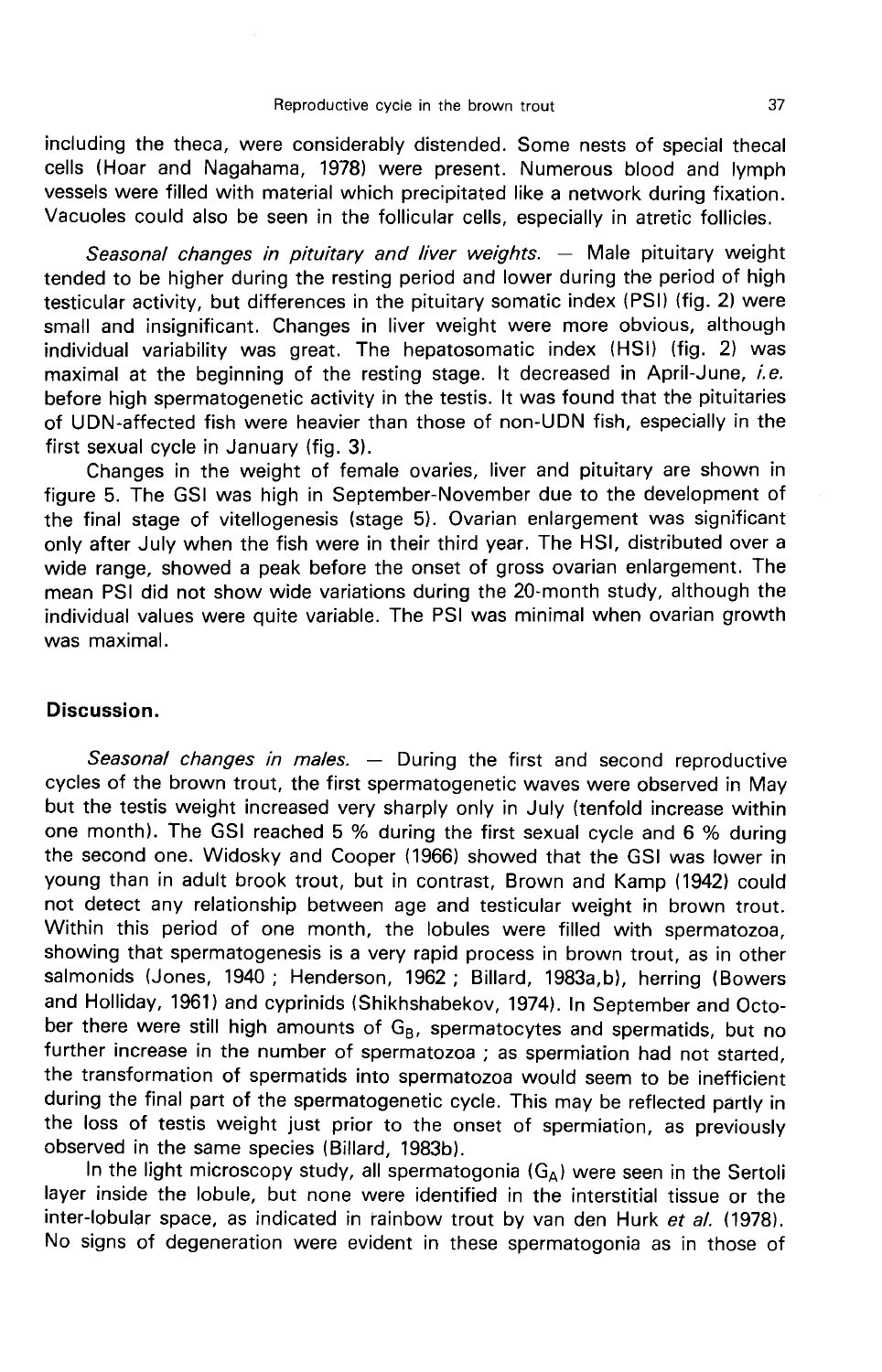

FIG. 5. - Evolution of female body weight, GSI, HSI and PSI during the 20-month sampling period.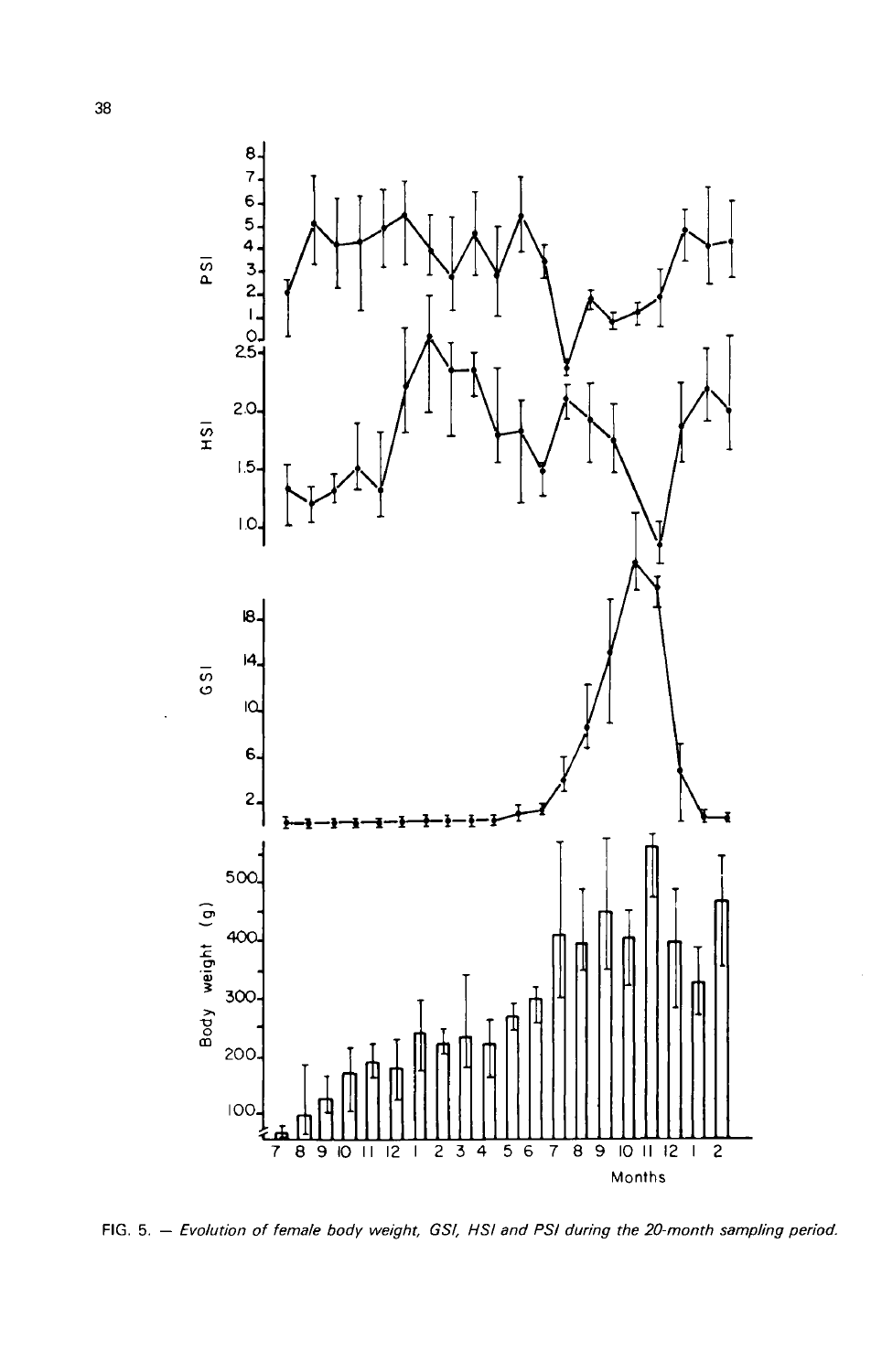other species (Oncorhynchus : Weisel, 1943 ; Plecoglossus altivelis : Suzuki, 1939) after the first reproductive cycle.

Spermiation started 2 months after spermatogenesis was completed and lasted 4 or 5 months. Sperm release was observed 2 weeks before the first ovulation in the females in November. After the first sexual cycle was completed, almost all the spermatozoa had disappeared from the testis by the end of the spermiation period. In contrast, during the second sexual cycle, spermiation stopped before the testes were emptied of spermatozoa. A difference in the spermiation efficiency of the first and subsequent sexual cycles has been demonstrated in rainbow trout (Billard et al., 1971 ; Billard, 1974). In the present study in brown trout the difference in the yield of spermiation might have been due to the age of the males, but it should be pointed out that the thermal regime was very different during the two reproductive seasons. In addition, there are inter-strain differences in the spermiation patterns of rainbow trout (Baynes and Scott, 1985).

As compared to ovulation in females which did not exceed one month, the males produced sperm for a relatively long time (4-5 months). The quality of salmonid sperm and its fertilizing ability decrease as the period of spermiation progresses (Kazakov, 1979 ; Billard, 1980) so that the period during which good quality sperm, suitable for fertilization is produced, is shorter than the actual period during which the sperm is collected. In nature and in the actual management of hatchery brood stock, only a small part of the spermatogenetic production is used to fertilize the eggs.

The increase in male liver weight, which reached 3 % of body weight in this study before the onset of spermatogenetic activity, was not observed by Nomura (1963) in rainbow trout males. In our study, the male HSI was even higher than the female HSI.

Seasonal changes in females.  $-$  During the first year of observation, while the males were in the first spermatogenetic cycle, vitellogenetic activity was seen in some females ; lipid droplets and even yolk granules were found in some oocytes, but the final step, marked by oocyte enlargement, was not reached that year and the GSI did not show any change. The following year, a new batch of stage 4 oocytes was successfully oriented to full vitellogenesis in early August. The first oogenetic cyle originated directly from germ cells which had begun meiosis before July, i.e. in females 14 months old or less. The origin of the wave of the second cycle is not clear. A dramatic increase in the volume of stage 1 and 2 germ cells was observed at spawning time. Such a rise was not seen to occur in the previous year, showing the difference between the first and second cycles. This sudden reapparence of young oocytes after ovulation, in contrast to their scarcity in the ripe ovary, is usually considered as an illusion resulting from the expulsion of the main oocyte class at ovulation (Hickling, 1930). But in the present study, the technique used gives the true volume of young oocytes in the entire ovary. The rise in oocyte volume corresponded to a rise in the number of oocytes, although many of them were larger after spawning ; this rise was probably due to new oogonial recruitment since mitosis were observed in October and November. It is likely that this new batch of stage 1 and 2 oocytes would be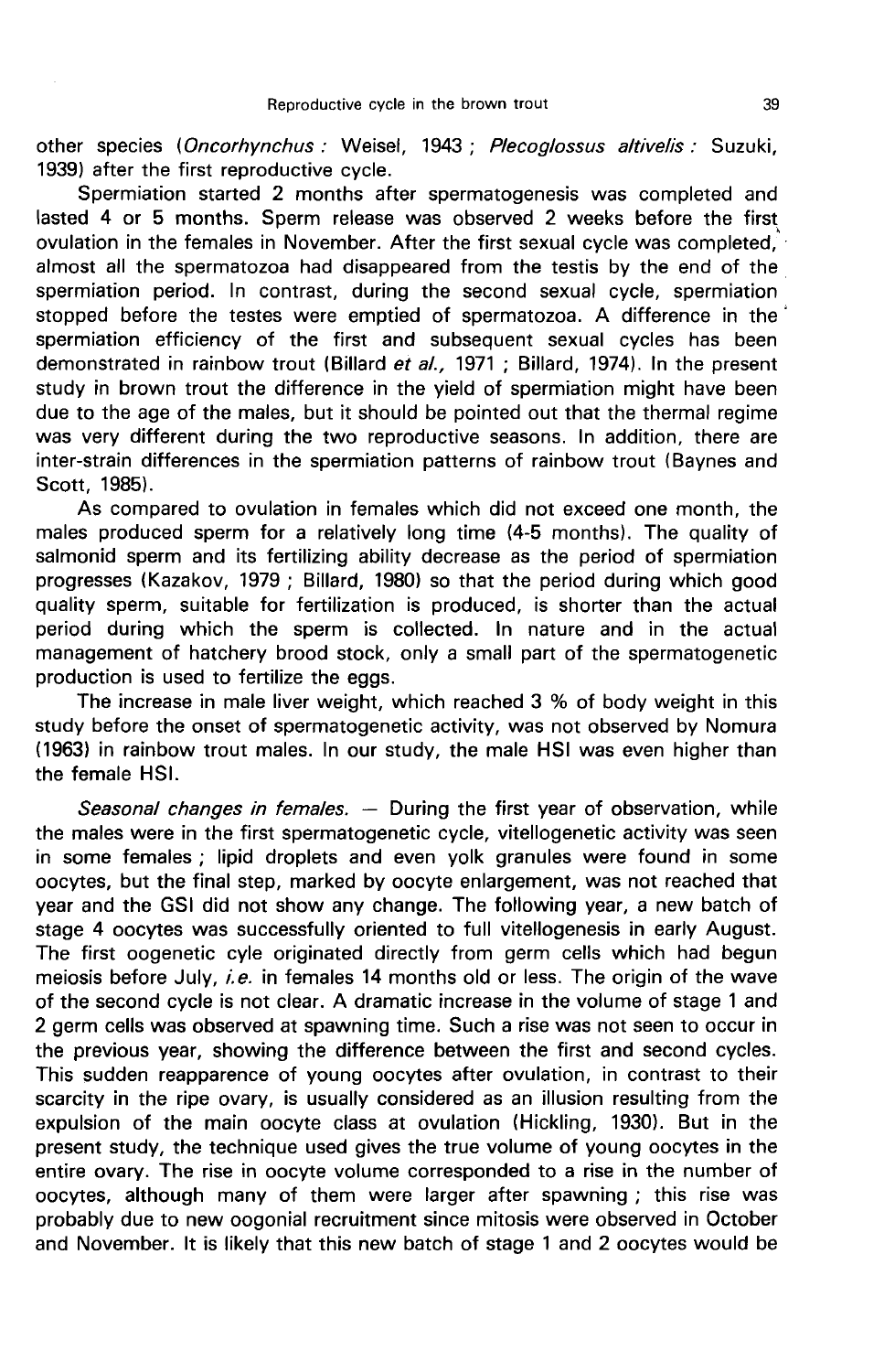involved in the rise of oocytes in stage 3 and then in stage 4, the starting point of the oocyte wave undertaking the second vitellogenetic cycle, but it is not sure that the rise of stage 3 oocytes derived directly from the newly recruited meiotic oocytes. It is more likely that stage 3 resulted from stage 2 oocytes remaining in the ovaries from the previous year. There are some arguments for this. Repeated injection of salmon pituitary extract in immature fish initiates vitellogenesis only after several months of treatment (Funk et al., 1973; Upadhyay et al., 1978; Magri, 1980). A « maturation » period seems necessary before the young oocyte can begin to internalize yolk protein. The length of the entire period of cytoplasmic differentiation is 2 years in brown trout according to Busson-Mabillot (1984).

Sumpter et al. (1984) observed that stage 4 oocytes were already present immediately after spawning in rainbow trout. Such oocytes are ready to undertake the final step of the oogenetic cycle, that is vitellogenesis. Under adequate stimulation (for instance, advancing the decreasing photoperiod), the next full vitellogenesis can be initiated soon after ovulation in rainbow trout (Billard and Breton, 1977 ; Whitehead et al., 1978) as well as in brown trout (De Frémont and Billard, unpublished data) and oocytes are probably recruited from stage 3 and 4 oocytes present in the ovary at that time. The same way applies to females which have two reproductive cycles the same year under normal conditions (Aida et al., 1983) or under an adequate photoperiodic regime (Scott et  $al.$ , 1984 ; Breton et  $al.$ , 1985). It appears then that a class of oocytes can always be recruited in the ovary for vitellogenesis and that this class cannot be newlyformed oocytes. The length of the entire oogenetic cycle is then more than one year.

The situation is therefore quite different in females than in males where exogenous gonadotropin stimulation at 10 °C results in complete<br>spermatogenesis in 6-month immature trout (Magri, 1980). The entire spermatogenesis in 6-month gametogenetic cycle is thus much shorter in males than in females, which would explain why males usually mature earlier than females (Taube, 1976).

At first maturation, mean ovarian weight reached 22 % of body weight, which is similar to or even slightly higher than other values reported for salmonids (Greene, 1926 ; Vladykov, 1956 ; Hanson and Wickwire, 1967). Wydoski and Cooper (1966) found that the GSI value was lower in young females and adult females when they were raised in infertile streams. In that experiment, the feeding rate was high ; the relationship between high diet level and high fecondity (number of eggs at maturity) is now well established in salmonids (Scott, 1962 ; Martin, 1970) and in other species of fish (Woodhead, 1960 ; Wooton, 1979).

Egg atresia, similar to that described by Vladykov (1956) and to a lesser extent by Henderson (1962), was observed in August and September during the secondary growth phase of the oogenetic cycle. The increase in somatic tissue, mainly due to the hypertropic granulosa cells (follicular cells) probably corresponded to the resorption of these atretic eggs (preovulatory atretic eggs), as suggested by Honma and Tamura (1962) in Plecoglossus altivelis and by Beach (1959) in Carassius auratus. During the total period of oocyte growth, the increased volume of somatic tissue was also due to the interstitial tissue and the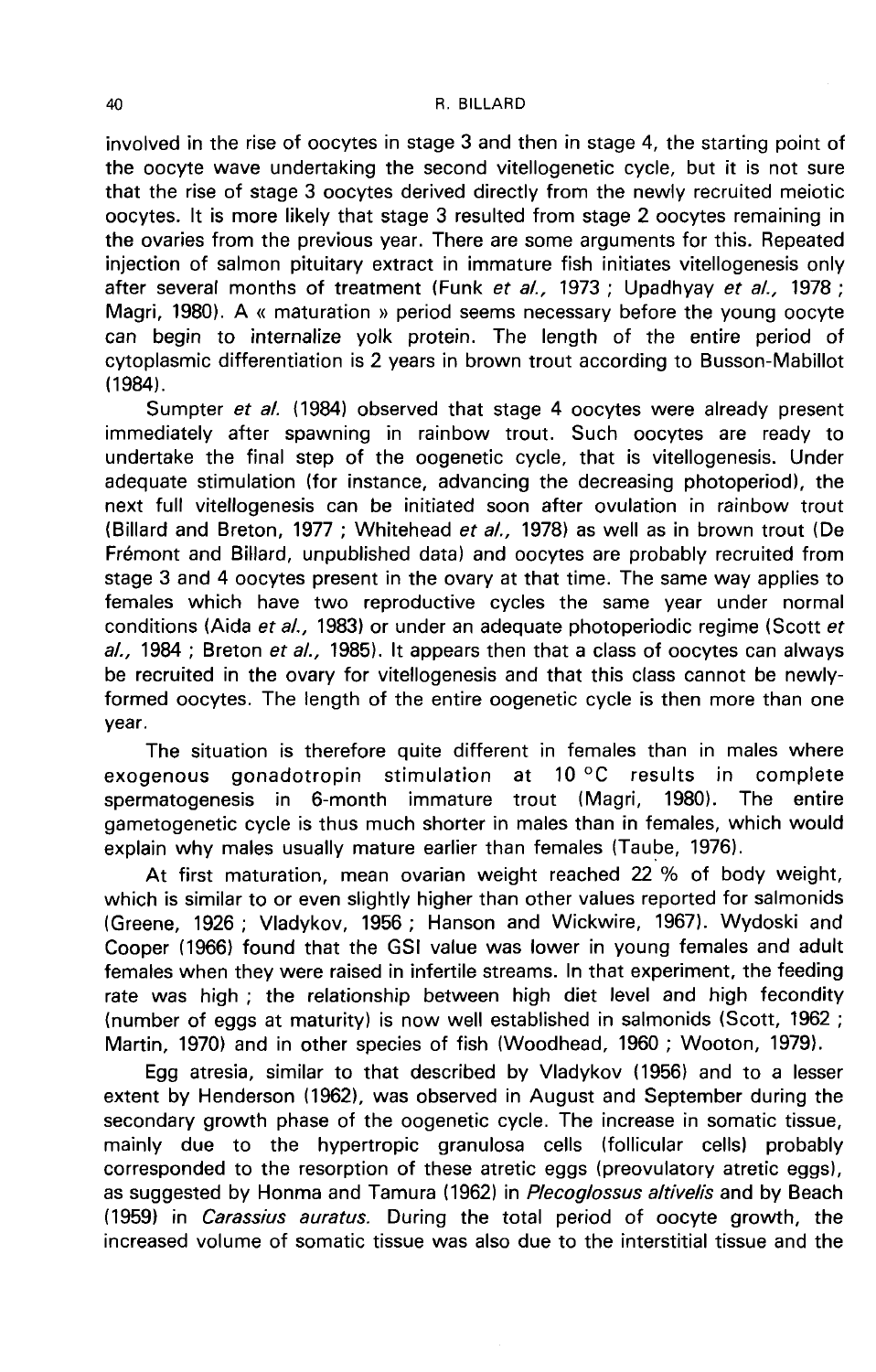thecal cells which enlarged before and after ovulation, as observed in other salmonids (Szöllösi et al., 1978 ; Nagahama et al., 1978) and in other teleost fish (Lambert, 1969 ; Pantic and Lovren, 1973). The presence of vitellogenin-like material in interstitial tissue was also mentioned in Plecoglossus altivelis (Honma and Tamura, 1962).

The relationship between liver and ovary weights in this study is in agreement with that described for other salmonids by Nomura (1963) and Larson (1973). During the second year of life, female HSI increased in December and similarly at about the same time the following year, when the first sexual cycle had been completed.

> Requ en septembre 1986. Accepte en octobre 1986.

Aknowledgements. - We wish to thanks Mrs A. M. Escaffre for her skillful technical assistance and Mrs A. Daifuku who edited the English text. This research was partly supported by the C.N.R.S., Paris, ATP 449904. R. B. was the recipient of a British Council fellowship. This work was carried out in cooperation with the Fish Disease Laboratory at Weymouth. Collaboration and discussion with Dr. Barry Hill who supervised the maintenance of the fish, collected the samples and identified UDN disease are acknowledged.

### Résumé. Etude quantitative de la gamétogenèse mâle et femelle chez la truite fario.

La gamétogenèse de la truite fario a été étudiée lors du premier cycle reproducteur à nèse complète a été observée dans la première année de prélèvement chez le mâle et un an plus tard chez la femelle. L'analyse de la spermatogenèse, étudiée lors de deux cycles successifs, montre que la quantité de spermatozoïdes produits, exprimée par unité de poids corporel, est légèrement plus élevée à la fin du deuxième cycle. Cependant, à cette époque, le processus de spermiation avait cessé, alors qu'il restait encore des spermatozoïdes dans<br>les testicules, lesquels avaient été pratiquement tous évacués à la fin du premier cycle. L'efficacité de la spermatogenèse apparaît meilleure au cours du deuxième cycle, alors que le rendement de la spermiation est meilleure durant le premier cycle. Chez la femelle, des oogonies sont présentes en permanence dans les ovaires et une activité mitotique a été identifiée en juillet de la seconde année et en octobre-novembre de la troisième. Les stades prévitellogénétiques (accumulation de RNA et de lipides) sont déjà présents à 14 mois d'âge, lorsque les prélèvements ont débuté. Au cours de la deuxième année d'âge, des accumulations limitées de vitellus sont observées dans les ovocytes, mais sans que le poids total des ovaires en soit modifié. Dans cette population, ce n'est que durant la troisième année d'âge que la vitellogenèse est complète et que l'ovulation intervient chez la plupart des femelles. Avant la fin du cycle, en octobre-novembre, on observe une augmentation notable des ovocytes prévitellogénétiques (stades 1-2 et 31. Elle est suivie dès décembre par une élévation des ovocytes contenant des « corps vitellins », qui représentent sans doute la classe d'ovocytes s'engageant dans le processus de vitellogenèse du cycle suivant. Le mode d'initiation des 1<sup>er</sup> et  $2^e$  cycles vitellogénétiques apparaissent ainsi différents.

# Références

AIDA K., LOU S. W., HANYU L, 1983. Reproductive activity of a twice-annually spawning strain of rainbow trout. Int. Symp. Salmonid Reprod., Seattle, 31 Oct.-2 Nov. 1983.

BAYNES S. M., SCOTT A. P., 1985. Seasonal variations in parameters of milk production and in plasma concentration of sex steroids of male rainbow trout (Salmo gairdneri). Gen. comp. Endocr., 57, 150-160.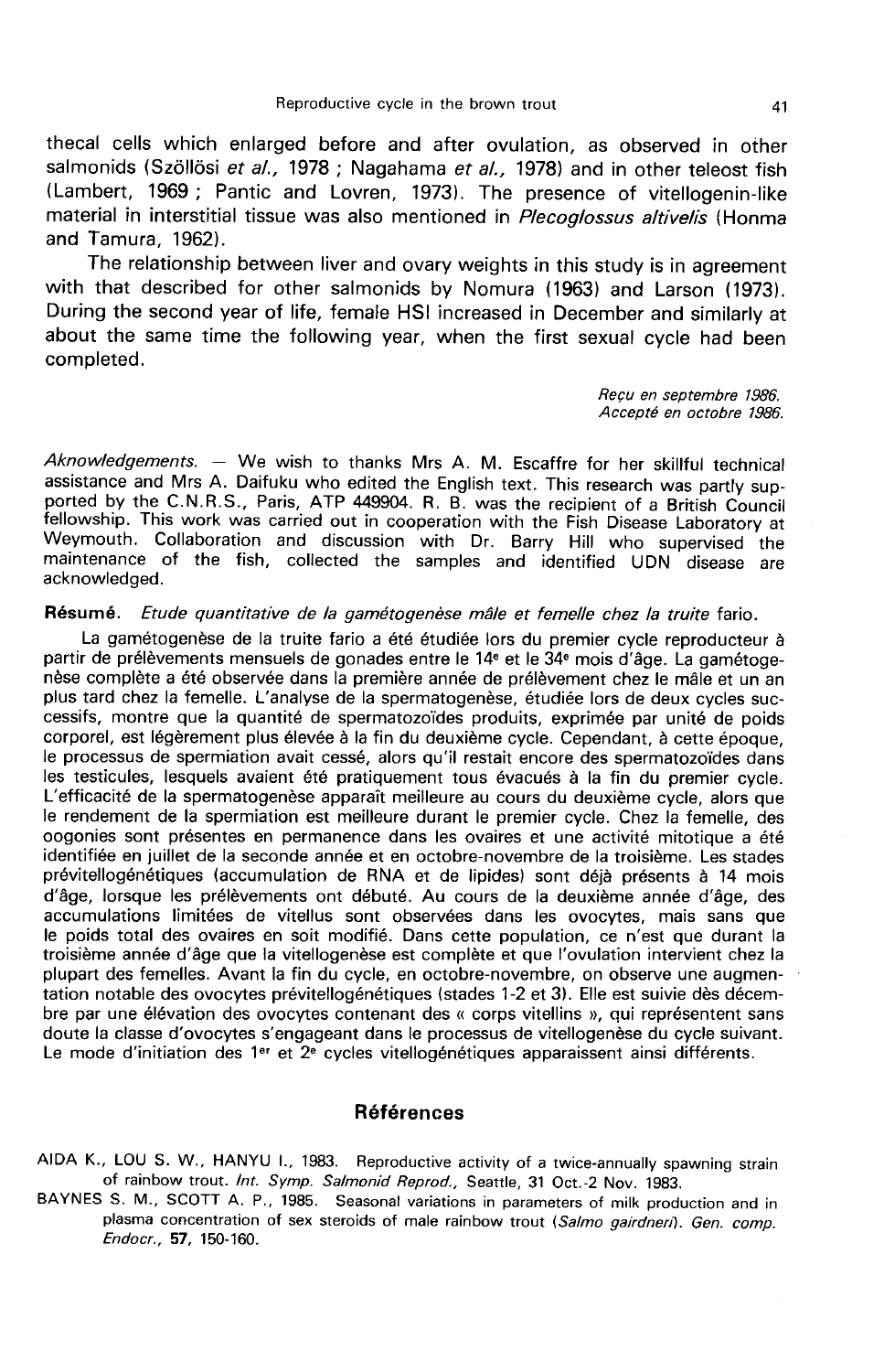- BEACH A. W., 1959. Seasonal changes in the cytology of the ovary and of the pituitary gland of the goldfish. Can. J. Zool., 37, 615-625.
- BEAMS H. W., KESSEL R. G., 1973. Oocyte structure and early vitellogenesis in the trout, Salmo gairdneri. Am. J. Anat., 136, 105-122.
- BILLARD R., 1974. La production spermatogénétique de la truite arc-en-ciel au cours du premier cycle reproducteur. Bull. Fr. Pisc., 253, 140-149.
- BILLARD R., 1980. Reproduction and artificial insemination in teleost fish.  $9<sup>th</sup>$  int. Congr. Anim. Reprod. Artif. lnsem., vol. Il, 327-337.
- BILLARD R., 1983a. Spermiogenesis in the rainbow trout (Salmo gairdneri). An ultrastructural study. Cell Tissue Res., 233, 265-284.
- BILLARD R., 1983b. A quantitative analysis of spermatogenesis in the trout, Salmo trutte fario. Cell Tissue Res., 230, 495-502.
- BILLARD R., BRETON B., JALABERT B., 1971. La production spermatogénétique chez la truite. Ann. Biol. anim. Bioch. Biophys., 11, 190-212.
- BILLARD R., SOLARI A., ESCAFFRE A. M., 1974. Sur une méthode d'analyse quantitative de la spermatogenèse des téléostéens. Ann. Siol. anim. Bioch. Biophys., 14, 87-104.
- BILLARD R., BRETON B., 1977. Sensibilité à la température des différentes étapes de la reproduction chez la truite arc-en-ciel. Cahiers Lab. Montereau, 5, 5-24.
- BILLARD R., BRETON B., FOSTIER A., JALABERT B., WEIL C., 1978. Endocrine control of the teleost reproductive cycle and its relation to external factors : salmonid and cyprinid models, 37-48. In: GAILLARD P. J., BOER H. H., Comparative endocrinology. Elsevier/North Hollande biochem. Press, Amsterdam.
- BOWERS A. B., HOLLIDAY F. G. T., 1961. Histological changes in the gonad associated with the reproductive cycle of the herring (Clupea harengus L.). Marine Res., 5, 16 pp.
- BRETON B., BILLARD R., 1977. Effects of photoperiod and temperature on plasma gonadotropin and spermatogenesis in the rainbow trout Salmo gairdneri Richardson. Ann. Biol. anim. Bioch. Biophys., 17, 331-340.
- BRETON B., FOSTIER A., ZOHAR Y., LE BAIL P. Y., BILLARD R., 1983. Gonadotropine glycoprotéique maturante et cestradiol-17 $\beta$  pendant le cycle reproducteur chez la truite fario (Salmo trutta) femelle. Gen. comp. Endocrinol., 49, 220-231.
- BRETON B., ZOHAR Y., BILLARD R., 1985. Photoperiod and gonadotropin control of the reproductive cycle in the female rainbow trout, 1243-1246. Currents trends comp. Endocr.<br>LOFTS B., HOLMES P., Hong Kong University Press, Hong Kong.
- BROWN C. J. D., KAMP G. C., 1942. Gonad measurements and egg counts of brown trout (Salmo trutta) from the Madison river, Montana. Trans. Am. Fish Soc., 71, 195-200.
- BUSSON-MABILLOT S., 1984. Endosomes transfer yolk proteins to lysosomes in the vitellogenic oocyte of the trout. Biol Cell, 51, 53-66.
- FUNK J. D., DONALDSON E. M., DYE H. M., 1973. Induction of precocious sexual development in female pink salmon (Oncorhynchus gorbuscha). Can. J. Zool., 51, 493-500.
- GREENE C., 1926. Physiological reviews. Phys. Rev., 6, 201-241.
- HANSON J. A., WICKWIRE R. H., 1967. Fecundity and age at maturity of lake trout, Salvelinus numaycush (Walbaum) in lake Tahoe. Calif. Fish Game, 53, 154-164.
- HENDERSON N. E., 1962. The annual cycle in the testis of the eastern brook trout, Salvelinus fontinalis (Mitchill). Can. J. Zool., 40, 631-641.
- HICKLING C. F., 1930. The natural history of the hake. Part III. Seasonal changes in the conditions of the hake. Fish Invest. London, Ser. 2, Vol. 12, No 1. Ministry of Agriculture and Fisheries, London, pp. 1-78.
- HIROI O., YAMAMOTO K., 1968. Studies on the maturation of salmonid fishes. 1. Changes in the testis of the chum salmon Oncorhynchus keta during anadromous migration. Bull. Fac. Fish. Hokkaido Univ., 19, 173-184.
- HIROI O., YAMAMOTO K., 1970. Studies on the maturation of salmonid fishes. Il. Changes in the testis of the masu salmon Oncorhynchus masou during anadromous migration. Bull. Fac. Fish. Hokkaido Univ., 20, 252-263.
- HOAR W. S., NAGAHAMA Y., 1978. The cellular sources of sex steroids in teleost gonads. Ann. biol. anim. Bioch. Biophys., 18, 893-898.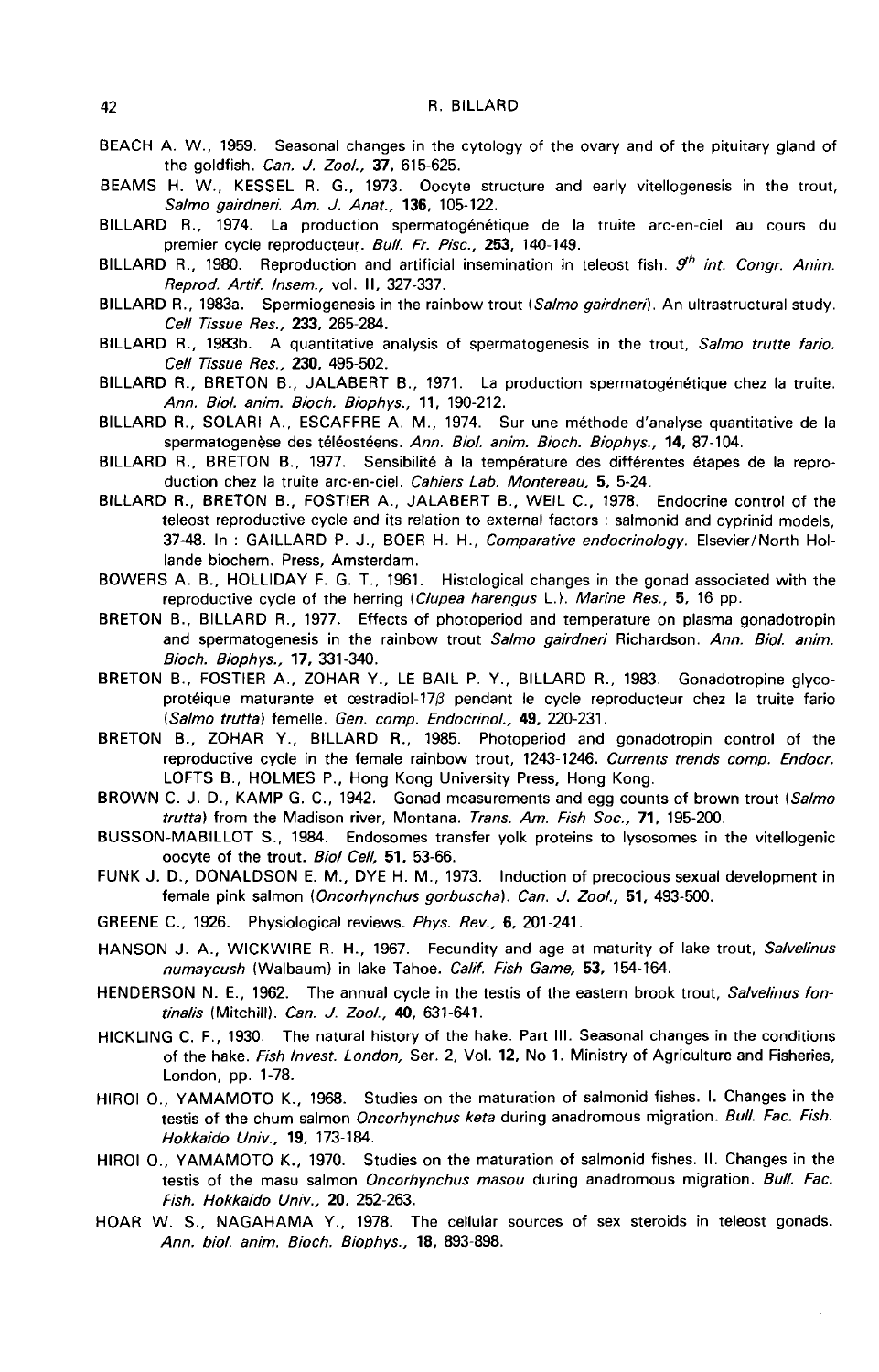- HONMA Y., TAMURA E., 1962. Seasonal changes in the gonads of the land-locked salmonid fish, Ko-ayu, Plecoglossus altivelis Temminck and Schlegel. Jap. J. lchthyol, 9, 135-152.
- HOOVER E. E., HUBBARD H. F., 1937. Modification of sexual cycle of trout by control of light. Copeia, 4, 206-210.
- HURK R. Van den, PEUTE J., VERMEIJ J. A. J., 1978. Morphological and enzyme cytochemical aspects of the testis and vas deferens of the rainbow trout Salmo gairdneri. Cell Tissue Res., 186, 309-325.
- HURK R. Van den, PEUTE J., 1979. Cyclic changes in the ovary of the rainbow trout, Salmo gairdneri, with special reference to sites of steroidogenesis. Cell. Tissue Res., 199, 421-440.
- HTUN-HAN M., 1977. The effects of photoperiod on reproduction in fishes. An annotated bibliography. Library Information Leaflet MAFF. Lowestoff, 6, pp. 30.
- IEVLEVA M. Y., 1970. Gametogenesis of young sokeye salmon (Oncorhynchus nerka Walb.) from Dal'nee lake. Proc. Pac. Sci. Res. Inst. Mar. Fish Ocean, 78, 81-104.
- JONES J. W., 1940. Histological changes in the testis in the sexual cycle of male salmon parr (Salmo salar L.). Proc. roy. Soc., 128, 499-509.
- KAZAKOV R. V., 1979. Dependence of sperm quality on frequency at which the atlantic salmon males are used as spawners at hatcheries. In: KASAKOVA (Ed.), Quality of brood stock and sexual products in fish, Gosniork, Leningrad, pp. 49-61.
- LAMBERT J. G. D., 1969. Steroid production in the ovary of Poecilia reticulata. Ph. D., Utrecht Univ.
- LARSON G. L., 1973. Liver weight of brook trout in a high-mountain lake in Washington state. Prog. Fish. Cult., 35, 234-236.
- LUSK S., 1968. Changes in gonad weight and amount of fats in the brown trout Salmo trutta fario L., in the course of a year. Zool. List., 18, 67-80.
- MAGRI M. H., 1980. Induction de la gamétogenèse chez la truite arc-en-ciel (Salmo gairdneri) immature. Dipl. Et. appr. Univ. Paris VI, pp. 18.
- MARTIN V. N., 1970. Long-te-m effects of diet on the biology of the lake trout and the fishery in lake Opeongo, Ontario. J. Fish. Res. Bd Canada, 27, 125-146.
- NAGAHAMA Y., CLARKE W. C., HOAR W. S., 1978. Ultrastructure of the putative steroidproducing cells in the gonads of coho (Oncorhynchus kisutch) and pink salmon (Oncorhynchus gorbuscha). Can. J. Zool, 56, 2508-2519.
- NOMURA M., 1963. Studies on reproduction of rainbow trout Salmo gairdneri with special reference to egg taking. IV. The fecundity on number and weight of eggs taken. Bull. jap. Soc. Sci. Fish., 28, 1070-1076.
- OOTA L, YAMAMOTO K., TAKANO K., SAKAGUCHI T., 1965. Studies on the maturing process of the rainbow trout, Salmo gairdneri irideus. II. Maturation of the testis of a one-year old fish. Bull. jap. Soc. Sci. Fish., 31, 597-605.
- PANTIC V. P., LOVREN M., 1973. Gametogenesis in Serranus scriba (Teleostei). Gametogenese beim Schriftbarsch, Serranus scriba (Teleostei). Cytobiology, 7, 127-137.
- SCOTT D. P., 1962. Effect of food quantity on fecundity of rainbow trout, Salmo gairdneri. J. Fish. Res. Bd. Canada, 19, 715-731.
- SCOTT A. P., MacKENZIE D. S., STACEY N. E., 1984. Endocrine changes during natural spawning in the white sucker, Catostomus commersoni. II. Steroid hormones. Gen. comp. Endocr., 56, 349-359.
- SCOTT A. P., BAYNES S. M., SKARPHEDINSSON O., BYE V. J., 1984. Control of spawning time in rainbow trout, Salmo gairdneri, using constant long daylengths. Aquaculture, 43, 225-233.
- SHIKHSHABEKOV M., 1974. Feature of the sexual cycle of some semi-diadromous fishes in the lower reaches of the terek. J. lchthyol., 14, 79-87.
- SUMPTER J. P., SCOTT A. P., BAYNES S. M., WITTHAMES P. R., 1984. Early stages of the reproductive cycle in virgin female rainbow trout (Salmo Gairdneri Richardson). Aquaculture, 43, 235-242.
- SUZUKI K., 1939. Regeneration of gonads in Plecoglossus altivelis after spawning season. Cytologia, Vol. 10.
- SZOLLÔSI D., JALABERT B., BRETON B., 1978. Postovulatory changes in the theca folliculi of the trout. Ann. Biol. anim. Bioch. Biophys., 18, 883-891.
- TAUBE C. M., 1976. Sexual maturity in brown trout of the Platte river, Michigan. Trans. am. Fish. Soc., 4, 529-533.